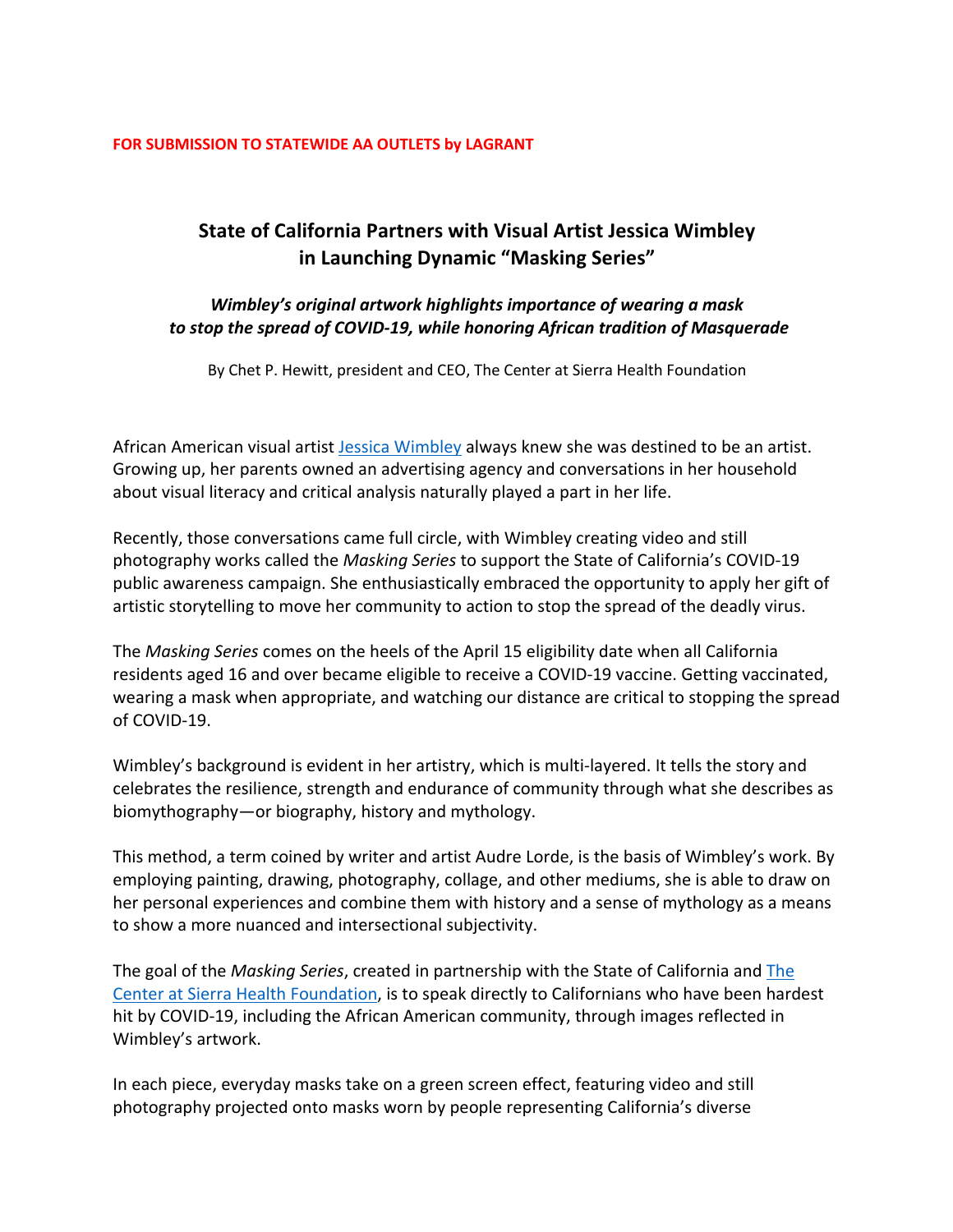communities. The *Masking Series* includes Wimbley putting on and wearing a mask that depicts video and collaged images of Californians taking action, such as wearing masks and getting vaccinated, to protect one another during the pandemic.

The overlay of images on the masks reference the rich African tradition of Masquerade performances of masked characters that provide an overview of what has occurred culturally over the last year, teaching lessons and giving advice.

The African style of Masquerade is an outdoor event featuring a performance by masked characters. The characters provide entertainment, define social roles, and communicate religious meaning. The masks take on many forms, with many engraved with designs that tell multi-generational stories using important symbols representing ancestors, spirits or royalty. For example, within Yoruba Gelede Masquerade, which originated in Benin and Nigeria, masks, costumes, music, song and dance are used to evoke and comment upon social and spiritual matters, helping to shape society and those within it in constructive ways. 

For Wimbley, this sacred tradition created a real-life parallel when thinking about the meaning and importance of wearing a mask during the pandemic.

She said the tradition evoked her to ask, "What does it mean as a society when we put on masks? What type of transformation are we going through? What are we experiencing culturally? How does the mask reflect and become representative of these shifts that we are experiencing as a society?"

Wimbley's ability to capture the events and elements from local and national COVID-19 experiences within the mask itself, while seamlessly weaving the answers to these critical questions into the campaign artwork, is emotive and engaging.

The *Masking Series* is featured on LED and mobile billboards, and in print and television ads in English and Spanish in 11 California markets through mid-May*.* The Sacramento artist's work is also featured on outdoor signage and indoor digital displays at Sacramento's Arden Fair Mall. An eye-catching image of a masked Wimbley is featured on a billboard overlooking Sacramento's Oak Park, an historically Black neighborhood.

"Masks have such a pivotal role in cultural and social expression in many African societies, and it's been an incredible journey to bring that tradition to help combat COVID-19 in California, my home state," explains Wimbley.

The Sacramento-based artist's multi-disciplinary work has been displayed in galleries across the nation, including the Wignall Museum of Contemporary Art, California State University at Long Beach and Ripon College.

To find out more information on COVID-19 vaccines and to make an appointment to be vaccinated, Californians can visit MyTurn.ca.gov or call 833-422-4255. To see Jessica's *Masking*